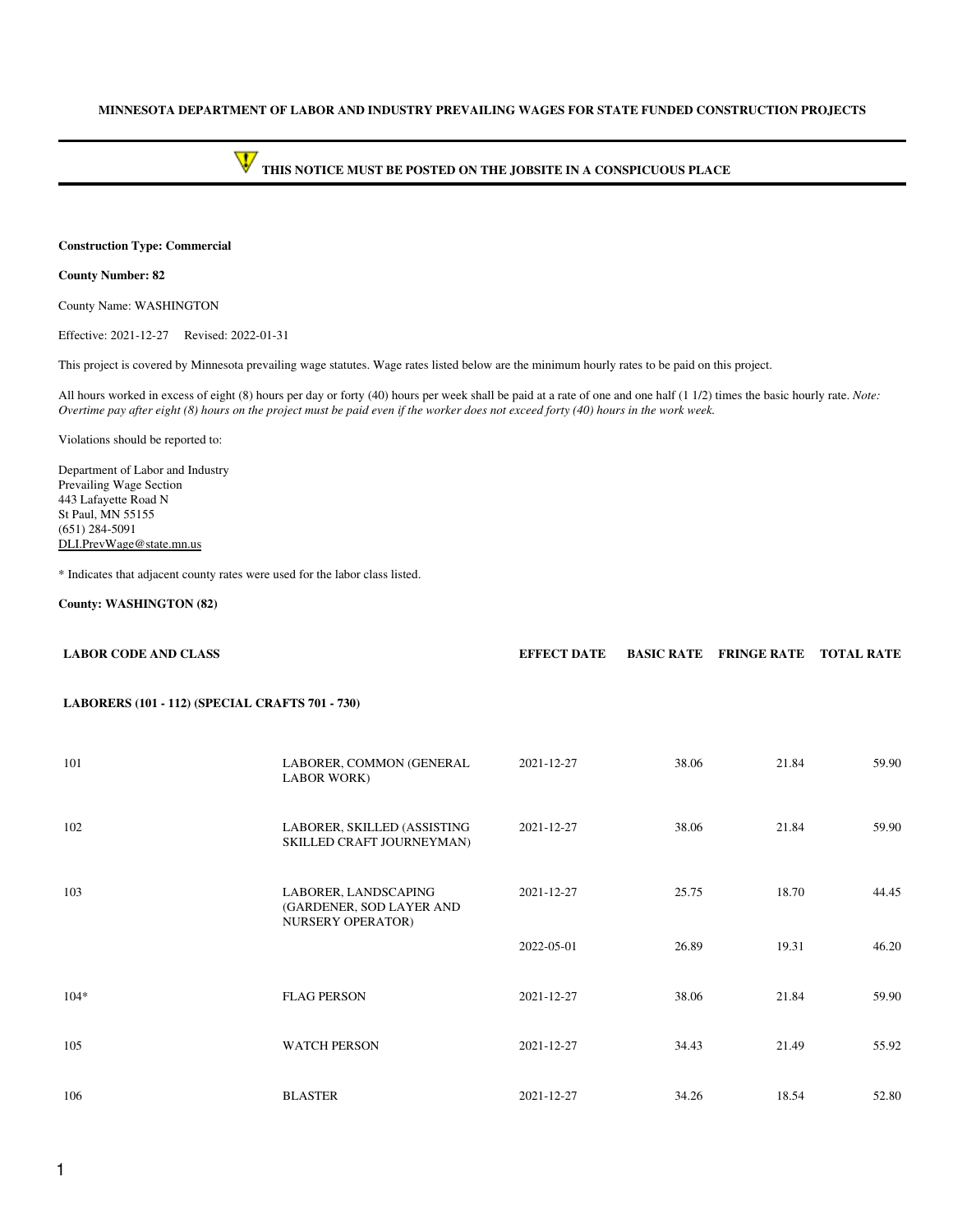| <b>LABOR CODE AND CLASS</b>   |                                                                                                                                                                                                                                                                                                                                                                                                                                                                                                                                                                                                    | <b>EFFECT DATE</b> |       | <b>BASIC RATE FRINGE RATE TOTAL RATE</b> |       |
|-------------------------------|----------------------------------------------------------------------------------------------------------------------------------------------------------------------------------------------------------------------------------------------------------------------------------------------------------------------------------------------------------------------------------------------------------------------------------------------------------------------------------------------------------------------------------------------------------------------------------------------------|--------------------|-------|------------------------------------------|-------|
| 107                           | PIPELAYER (WATER, SEWER AND<br>GAS)                                                                                                                                                                                                                                                                                                                                                                                                                                                                                                                                                                | 2021-12-27         | 39.00 | 21.84                                    | 60.84 |
|                               |                                                                                                                                                                                                                                                                                                                                                                                                                                                                                                                                                                                                    | 2022-05-01         | 40.50 | 22.39                                    | 62.89 |
| 108                           | <b>TUNNEL MINER</b>                                                                                                                                                                                                                                                                                                                                                                                                                                                                                                                                                                                | 2021-12-27         | 37.00 | 21.84                                    | 58.84 |
|                               |                                                                                                                                                                                                                                                                                                                                                                                                                                                                                                                                                                                                    | 2022-05-01         | 38.50 | 22.39                                    | 60.89 |
| 109                           | UNDERGROUND AND OPEN DITCH<br><b>LABORER (EIGHT FEET BELOW</b><br>STARTING GRADE LEVEL)                                                                                                                                                                                                                                                                                                                                                                                                                                                                                                            | 2021-12-27         | 37.00 | 21.84                                    | 58.84 |
|                               |                                                                                                                                                                                                                                                                                                                                                                                                                                                                                                                                                                                                    | 2022-05-01         | 38.50 | 22.39                                    | 60.89 |
| 110                           | <b>SURVEY FIELD TECHNICIAN</b><br>(OPERATE TOTAL STATION, GPS<br>RECEIVER, LEVEL, ROD OR RANGE<br>POLES, STEEL TAPE<br>MEASUREMENT; MARK AND<br>DRIVE STAKES; HAND OR POWER<br><b>DIGGING FOR AND</b><br><b>IDENTIFICATION OF MARKERS OR</b><br>MONUMENTS; PERFORM AND<br>CHECK CALCULATIONS; REVIEW<br>AND UNDERSTAND<br>CONSTRUCTION PLANS AND LAND<br>SURVEY MATERIALS). THIS<br><b>CLASSIFICATION DOES NOT APPLY</b><br>TO THE WORK PERFORMED ON A<br>PREVAILING WAGE PROJECT BY A<br><b>LAND SURVEYOR WHO IS</b><br>LICENSED PURSUANT TO<br>MINNESOTA STATUTES, SECTIONS<br>326.02 TO 326.15. | 2021-12-27         | 38.06 | 21.84                                    | 59.90 |
| $111*$                        | TRAFFIC CONTROL PERSON<br>(TEMPORARY SIGNAGE)                                                                                                                                                                                                                                                                                                                                                                                                                                                                                                                                                      | 2021-12-27         | 38.06 | 21.84                                    | 59.90 |
| SPECIAL EQUIPMENT (201 - 204) |                                                                                                                                                                                                                                                                                                                                                                                                                                                                                                                                                                                                    |                    |       |                                          |       |
| $201*$                        | <b>ARTICULATED HAULER</b>                                                                                                                                                                                                                                                                                                                                                                                                                                                                                                                                                                          | 2021-12-27         | 41.73 | 22.85                                    | 64.58 |
| $202*$                        | <b>BOOM TRUCK</b>                                                                                                                                                                                                                                                                                                                                                                                                                                                                                                                                                                                  | 2021-12-27         | 41.73 | 22.85                                    | 64.58 |
| 203                           | LANDSCAPING EQUIPMENT,<br><b>INCLUDES HYDRO SEEDER OR</b><br>MULCHER, SOD ROLLER, FARM<br>TRACTOR WITH ATTACHMENT<br>SPECIFICALLY SEEDING, SODDING,<br>OR PLANT, AND TWO-FRAMED<br>FORKLIFT (EXCLUDING FRONT,<br>POSIT-TRACK, AND SKID STEER<br>LOADERS), NO EARTHWORK OR<br><b>GRADING FOR ELEVATIONS</b>                                                                                                                                                                                                                                                                                         | 2021-12-27         | 33.00 | 11.48                                    | 44.48 |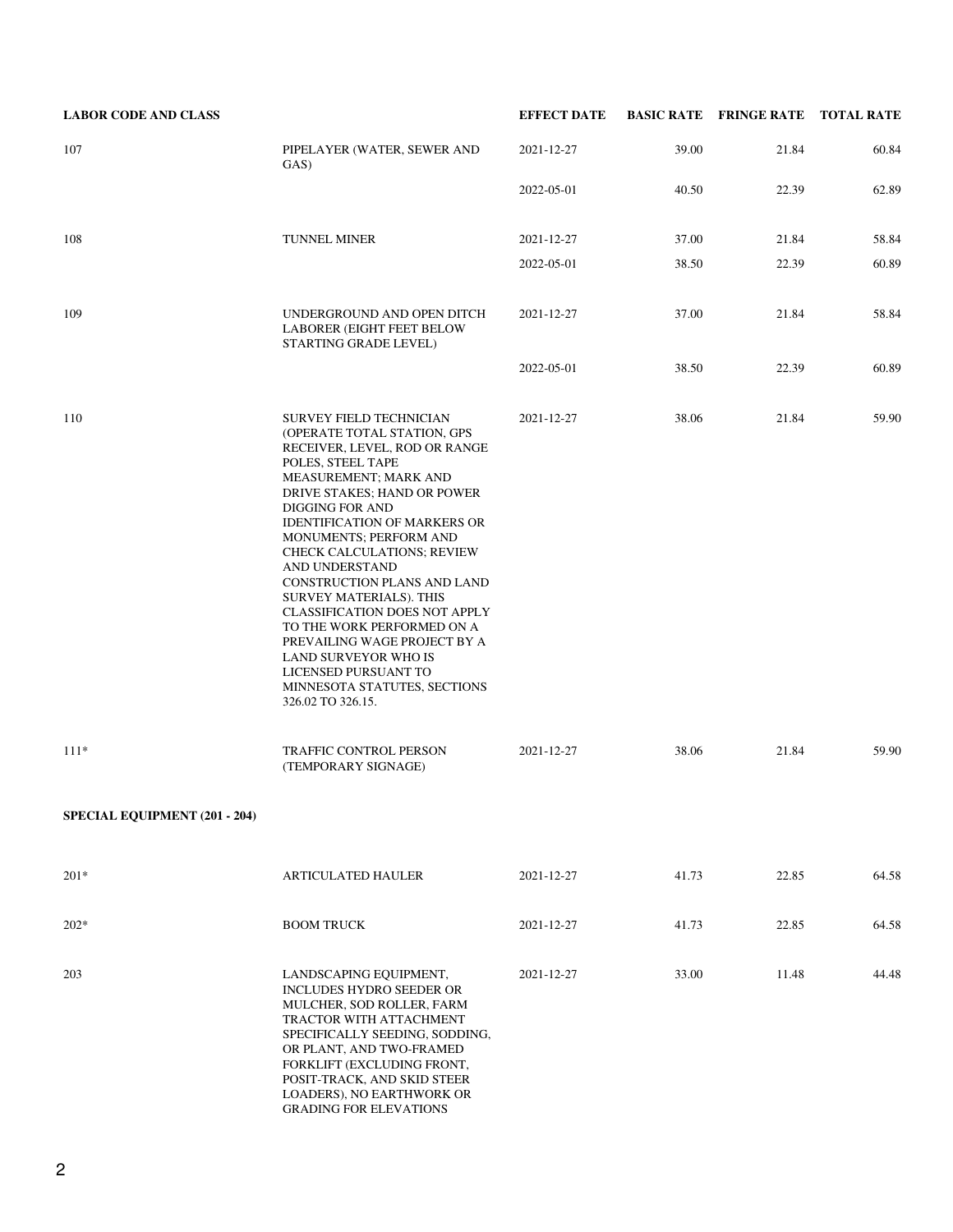# **LABOR CODE AND CLASS EFFECT DATE BASIC RATE FRINGE RATE TOTAL RATE**

| $204*$ | OFF-ROAD TRUCK                                                                                                                                           | 2021-12-27 | 41.73 | 22.85 | 64.58 |
|--------|----------------------------------------------------------------------------------------------------------------------------------------------------------|------------|-------|-------|-------|
| 205    | PAVEMENT MARKING OR<br>MARKING REMOVAL EQUIPMENT<br><b>(ONE OR TWO PERSON)</b><br><b>OPERATORS: SELF-PROPELLED</b><br>TRUCK OR TRAILER MOUNTED<br>UNITS. | 2021-12-27 | 37.05 | 19.39 | 56.44 |

# **HIGHWAY/HEAVY POWER EQUIPMENT OPERATOR**

| GROUP $2 *$    |                                         | 2021-12-27                                                                                                                                                  | 39.74 | 21.55 | 61.29 |
|----------------|-----------------------------------------|-------------------------------------------------------------------------------------------------------------------------------------------------------------|-------|-------|-------|
| 306            | <b>GRADER OR MOTOR PATROL</b>           |                                                                                                                                                             |       |       |       |
| 308            |                                         | TUGBOAT 100 H.P. AND OVER WHEN LICENSE REQUIRED (HIGHWAY AND HEAVY ONLY)                                                                                    |       |       |       |
| <b>GROUP 3</b> |                                         | 2021-12-27                                                                                                                                                  | 40.34 | 22.55 | 62.89 |
|                |                                         | 2022-05-02                                                                                                                                                  | 41.59 | 23.45 | 65.04 |
| 309            | ASPHALT BITUMINOUS STABILIZER PLANT     |                                                                                                                                                             |       |       |       |
| 310            | <b>CABLEWAY</b>                         |                                                                                                                                                             |       |       |       |
| 312            |                                         | DERRICK (GUY OR STIFFLEG)(POWER)(SKIDS OR STATIONARY) (HIGHWAY AND HEAVY ONLY)                                                                              |       |       |       |
| 314            |                                         | DREDGE OR ENGINEERS, DREDGE (POWER) AND ENGINEER                                                                                                            |       |       |       |
| 316            | <b>LOCOMOTIVE CRANE OPERATOR</b>        |                                                                                                                                                             |       |       |       |
| 320            | <b>TANDEM SCRAPER</b>                   |                                                                                                                                                             |       |       |       |
| 322            |                                         | TUGBOAT 100 H.P AND OVER (HIGHWAY AND HEAVY ONLY)                                                                                                           |       |       |       |
| <b>GROUP4</b>  |                                         | 2021-12-27                                                                                                                                                  | 40.04 | 22.55 | 62.59 |
|                |                                         | 2022-05-02                                                                                                                                                  | 41.29 | 23.45 | 64.74 |
| 323            | AIR TRACK ROCK DRILL                    |                                                                                                                                                             |       |       |       |
| 324            |                                         | AUTOMATIC ROAD MACHINE (CMI OR SIMILAR) (HIGHWAY AND HEAVY ONLY)                                                                                            |       |       |       |
| 325            | <b>BACKFILLER OPERATOR</b>              |                                                                                                                                                             |       |       |       |
| 327            |                                         | BITUMINOUS ROLLERS, RUBBER TIRED OR STEEL DRUMMED (EIGHT TONS AND OVER)                                                                                     |       |       |       |
| 328            |                                         | BITUMINOUS SPREADER AND FINISHING MACHINES (POWER), INCLUDING PAVERS, MACRO SURFACING<br>AND MICRO SURFACING, OR SIMILAR TYPES (OPERATOR AND SCREED PERSON) |       |       |       |
| 329            |                                         | BROKK OR R.T.C. REMOTE CONTROL OR SIMILAR TYPE WITH ALL ATTACHMENTS                                                                                         |       |       |       |
| 330            | <b>SCRAPERS</b>                         | CAT CHALLENGER TRACTORS OR SIMILAR TYPES PULLING ROCK WAGONS, BULLDOZERS AND                                                                                |       |       |       |
| 331            | CHIP HARVESTER AND TREE CUTTER          |                                                                                                                                                             |       |       |       |
| 332            | MACHINE, AND SPRAY MACHINE              | CONCRETE DISTRIBUTOR AND SPREADER FINISHING MACHINE, LONGITUDINAL FLOAT, JOINT                                                                              |       |       |       |
| 334            | CONCRETE MOBIL (HIGHWAY AND HEAVY ONLY) |                                                                                                                                                             |       |       |       |
| 335            |                                         | CRUSHING PLANT (GRAVEL AND STONE) OR GRAVEL WASHING, CRUSHING AND SCREENING PLANT                                                                           |       |       |       |
|                |                                         |                                                                                                                                                             |       |       |       |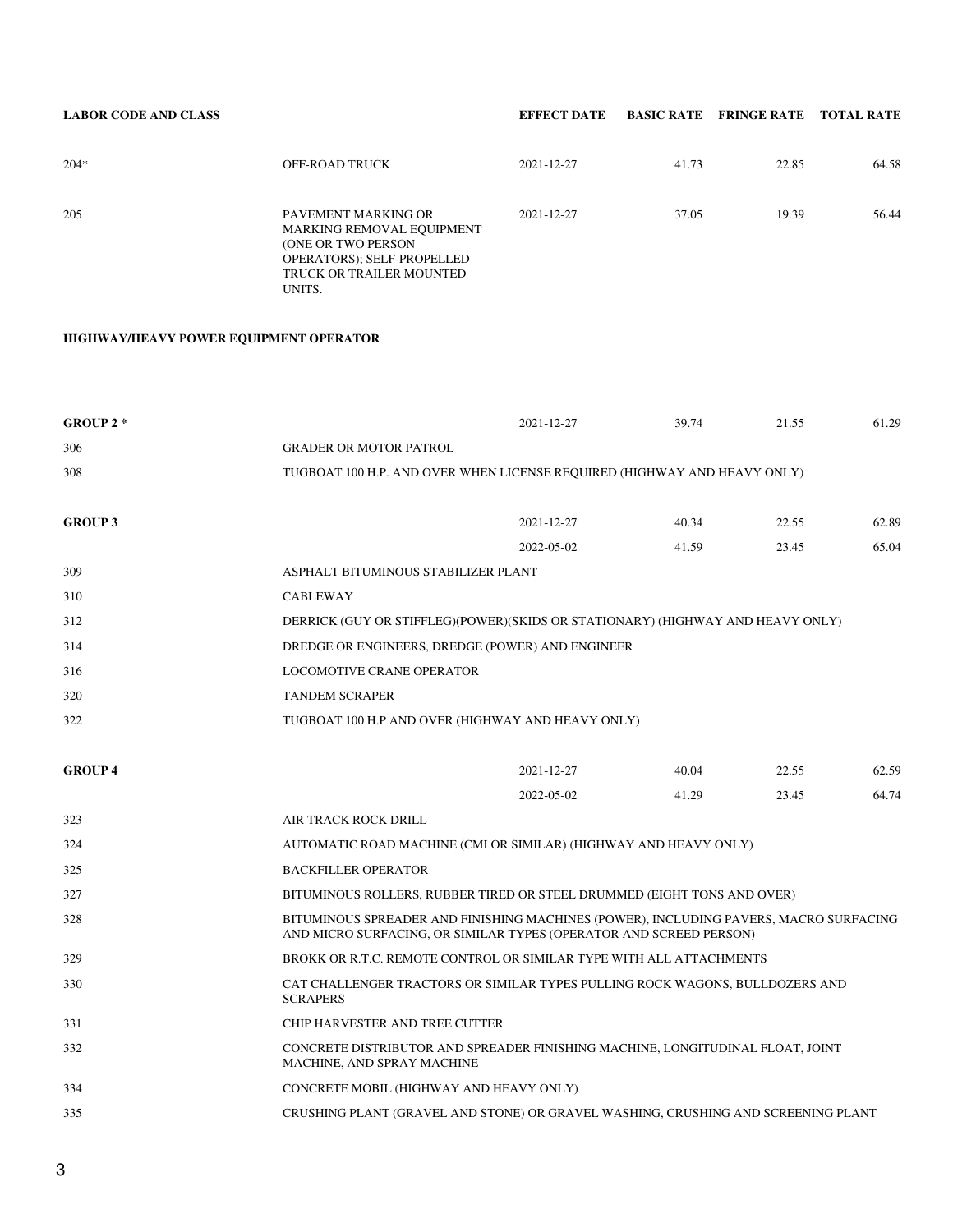| 336            | <b>CURB MACHINE</b>                                                                             |
|----------------|-------------------------------------------------------------------------------------------------|
| 337            | DIRECTIONAL BORING MACHINE                                                                      |
| 338            | DOPE MACHINE (PIPELINE)                                                                         |
| 340            | <b>DUAL TRACTOR</b>                                                                             |
| 341            | <b>ELEVATING GRADER</b>                                                                         |
| 345            | GPS REMOTE OPERATING OF EQUIPMENT                                                               |
| 347            | HYDRAULIC TREE PLANTER                                                                          |
| 348            | LAUNCHER PERSON (TANKER PERSON OR PILOT LICENSE)                                                |
| 349            | LOCOMOTIVE (HIGHWAY AND HEAVY ONLY)                                                             |
| 350            | MILLING, GRINDING, PLANNING, FINE GRADE, OR TRIMMER MACHINE                                     |
| 352            | PAVEMENT BREAKER OR TAMPING MACHINE (POWER DRIVEN) MIGHTY MITE OR SIMILAR TYPE                  |
| 354            | PIPELINE WRAPPING, CLEANING OR BENDING MACHINE                                                  |
| 356            | POWER ACTUATED HORIZONTAL BORING MACHINE, OVER SIX INCHES                                       |
| 357            | <b>PUGMILL</b>                                                                                  |
| 359            | RUBBER-TIRED FARM TRACTOR WITH BACKHOE INCLUDING ATTACHMENTS (HIGHWAY AND HEAVY<br>ONLY)        |
| 360            | <b>SCRAPER</b>                                                                                  |
| 361            | SELF-PROPELLED SOIL STABILIZER                                                                  |
| 362            | SLIP FORM (POWER DRIVEN) (PAVING)                                                               |
| 363            | TIE TAMPER AND BALLAST MACHINE                                                                  |
| 365            | TRACTOR, WHEEL TYPE, OVER 50 H.P. WITH PTO UNRELATED TO LANDSCAPING (HIGHWAY AND<br>HEAVY ONLY) |
| 367            | TUB GRINDER, MORBARK, OR SIMILAR TYPE                                                           |
| <b>GROUP 5</b> | 35.85<br>21.55<br>57.40<br>2021-12-27                                                           |
| 370            | BITUMINOUS ROLLER (UNDER EIGHT TONS)                                                            |
| 371            | CONCRETE SAW (MULTIPLE BLADE) (POWER OPERATED)                                                  |

- FORM TRENCH DIGGER (POWER)
- HYDRAULIC LOG SPLITTER
- LOADER (BARBER GREENE OR SIMILAR TYPE)
- POST HOLE DRIVING MACHINE/POST HOLE AUGER
- POWER ACTUATED JACK
- SELF-PROPELLED CHIP SPREADER (FLAHERTY OR SIMILAR)
- SHEEP FOOT COMPACTOR WITH BLADE . 200 H.P. AND OVER
- SHOULDERING MACHINE (POWER) APSCO OR SIMILAR TYPE INCLUDING SELF-PROPELLED SAND AND CHIP SPREADER
- STUMP CHIPPER AND TREE CHIPPER
- TREE FARMER (MACHINE)

| GROUP 6 * | 2021-12-27 | 35.79 | 225<br>ر.ر. ے ک<br>$\sim$ $\sim$ $\sim$ | 58.34 |
|-----------|------------|-------|-----------------------------------------|-------|
|           | 2022-05-02 | 37.04 | 23.45<br>ر ہے۔                          | 60.49 |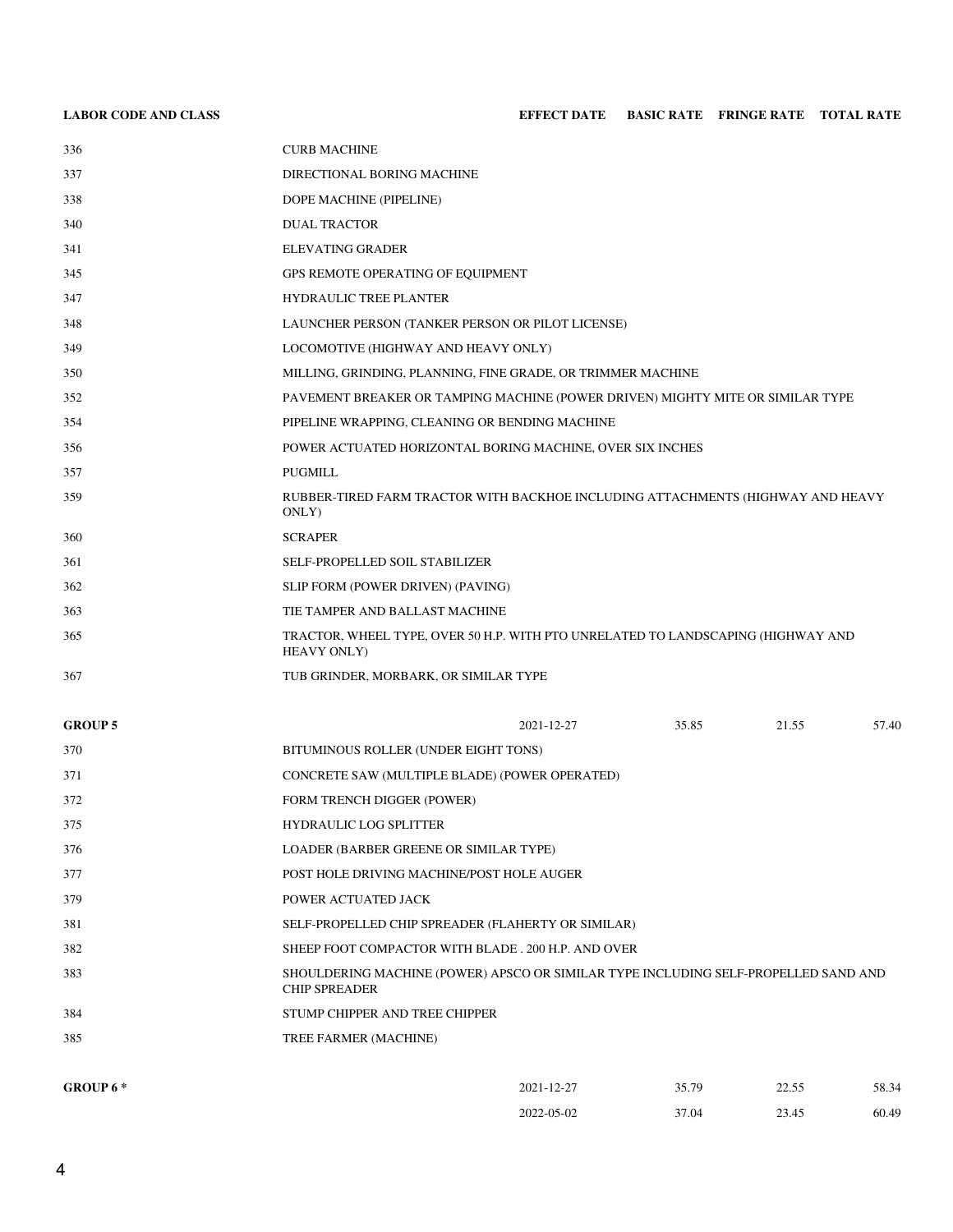| <b>LABOR CODE AND CLASS</b> |                                                                                 |  | <b>EFFECT DATE BASIC RATE FRINGE RATE TOTAL RATE</b> |  |
|-----------------------------|---------------------------------------------------------------------------------|--|------------------------------------------------------|--|
| 387                         | CAT, CHALLENGER, OR SIMILAR TYPE OF TRACTORS, WHEN PULLING DISK OR ROLLER       |  |                                                      |  |
| 389                         | DREDGE DECK HAND                                                                |  |                                                      |  |
| 391                         | GRAVEL SCREENING PLANT (PORTABLE NOT CRUSHING OR WASHING)                       |  |                                                      |  |
| 393                         | <b>LEVER PERSON</b>                                                             |  |                                                      |  |
| 395                         | <b>POWER SWEEPER</b>                                                            |  |                                                      |  |
| 396                         | SHEEP FOOT ROLLER AND ROLLERS ON GRAVEL COMPACTION. INCLUDING VIBRATING ROLLERS |  |                                                      |  |
| 397                         | TRACTOR, WHEEL TYPE, OVER 50 H.P., UNRELATED TO LANDSCAPING                     |  |                                                      |  |

# **COMMERCIAL POWER EQUIPMENT OPERATOR**

| $GROUP1*$      |                                                                                                            | 2021-12-27 | 45.24 | 22.85 | 68.09 |  |
|----------------|------------------------------------------------------------------------------------------------------------|------------|-------|-------|-------|--|
| 501            | HELICOPTER PILOT (COMMERCIAL CONSTRUCTION ONLY)                                                            |            |       |       |       |  |
| 502            | TOWER CRANE 250 FEET AND OVER (COMMERCIAL CONSTRUCTION ONLY)                                               |            |       |       |       |  |
| 503            | TRUCK CRAWLER CRANE WITH 200 FEET OF BOOM AND OVER, INCLUDING JIB (COMMERCIAL<br><b>CONSTRUCTION ONLY)</b> |            |       |       |       |  |
| <b>GROUP 2</b> |                                                                                                            | 2021-12-27 | 44.90 | 22.85 | 67.75 |  |

| 504 | CONCRETE PUMP WITH 50 METERS/164 FEET OF BOOM AND OVER (COMMERCIAL CONSTRUCTION<br>ONLY)                                       |
|-----|--------------------------------------------------------------------------------------------------------------------------------|
| 505 | PILE DRIVING WHEN THREE DRUMS IN USE (COMMERCIAL CONSTRUCTION ONLY)                                                            |
| 506 | TOWER CRANE 200 FEET AND OVER (COMMERCIAL CONSTRUCTION ONLY)                                                                   |
| 507 | TRUCK OR CRAWLER CRANE WITH 150 FEET OF BOOM UP TO AND NOT INCLUDING 200 FEET,<br>INCLUDING JIB (COMMERCIAL CONSTRUCTION ONLY) |

| <b>GROUP 3</b> |                                                                                                                  | 2021-12-27 | 43.49 | 22.85 | 66.34 |
|----------------|------------------------------------------------------------------------------------------------------------------|------------|-------|-------|-------|
| 508            | ALL-TERRAIN VEHICLE CRANES (COMMERCIAL CONSTRUCTION ONLY)                                                        |            |       |       |       |
| 509            | CONCRETE PUMP 32-49 METERS/102-164 FEET (COMMERCIAL CONSTRUCTION ONLY)                                           |            |       |       |       |
| 510            | DERRICK (GUY & STIFFLEG) (COMMERCIAL CONSTRUCTION ONLY)                                                          |            |       |       |       |
| 511            | STATIONARY TOWER CRANE UP TO 200 FEET                                                                            |            |       |       |       |
| 512            | SELF-ERECTING TOWER CRANE 100 FEET AND OVER MEASURED FROM BOOM FOOT PIN (COMMERCIAL<br><b>CONSTRUCTION ONLY)</b> |            |       |       |       |
| 513            | TRAVELING TOWER CRANE (COMMERCIAL CONSTRUCTION ONLY)                                                             |            |       |       |       |
| 514            | TRUCK OR CRAWLER CRANE UP TO AND NOT INCLUDING 150 FEET OF BOOM, INCLUDING JIB<br>(COMMERCIAL CONSTRUCTION ONLY) |            |       |       |       |

| GROUP $4*$ |  |
|------------|--|
|            |  |

| <b>GROUP 4 *</b> |                                                                           | 2021-12-27 | 43.15 | 22.85 | 66.00 |
|------------------|---------------------------------------------------------------------------|------------|-------|-------|-------|
| 515              | CRAWLER BACKHOE INCLUDING ATTACHMENTS (COMMERCIAL CONSTRUCTION ONLY)      |            |       |       |       |
| 516              | FIREPERSON, CHIEF BOILER LICENSE (COMMERCIAL CONSTRUCTION ONLY)           |            |       |       |       |
| 517              | HOIST ENGINEER (THREE DRUMS OR MORE) (COMMERCIAL CONSTRUCTION ONLY)       |            |       |       |       |
| 518              | LOCOMOTIVE (COMMERCIAL CONSTRUCTION ONLY)                                 |            |       |       |       |
| 519              | OVERHEAD CRANE (INSIDE BUILDING PERIMETER) (COMMERCIAL CONSTRUCTION ONLY) |            |       |       |       |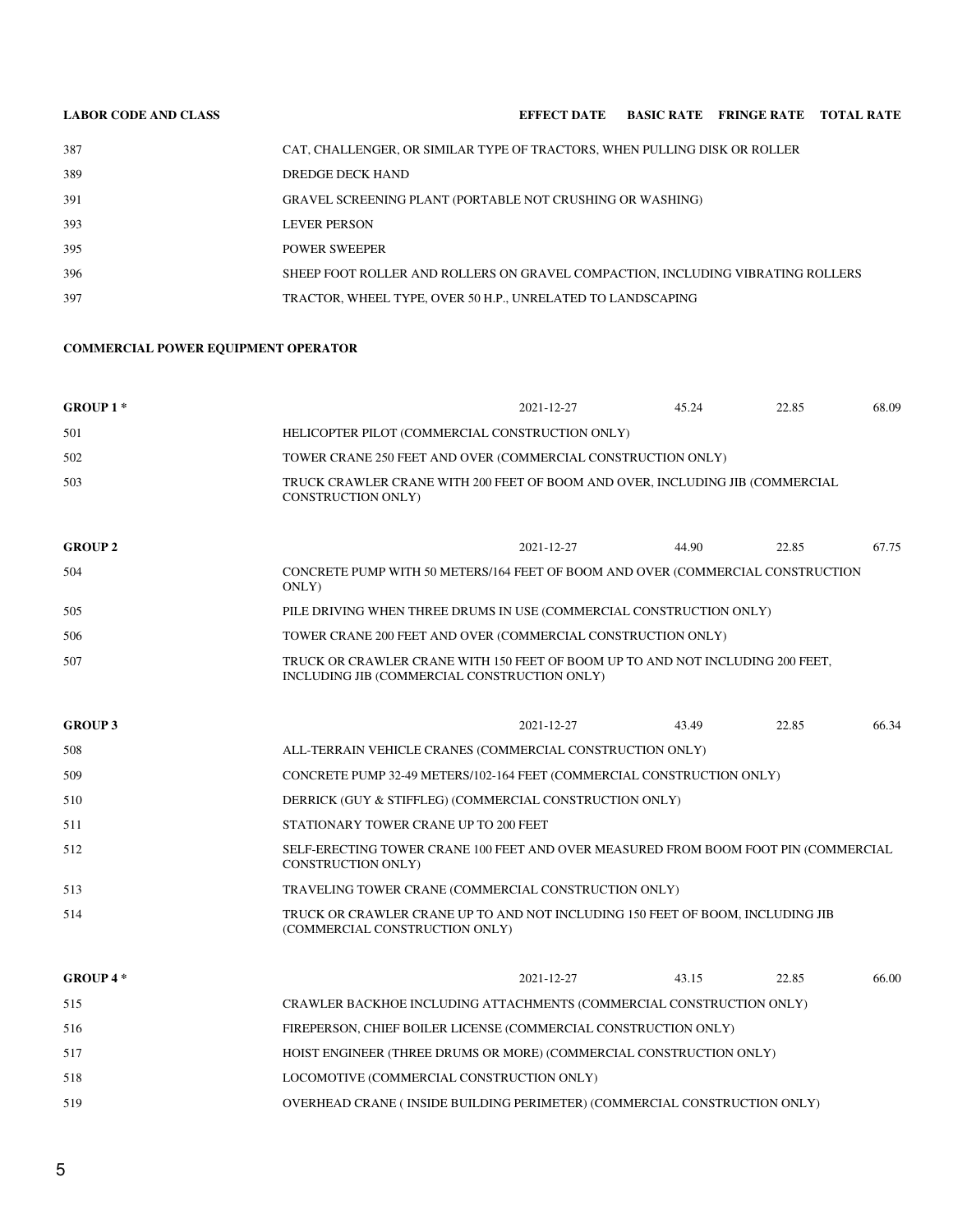| <b>LABOR CODE AND CLASS</b> |                                                                                                                                                       | <b>EFFECT DATE</b>                                                                                                                             |       | BASIC RATE FRINGE RATE TOTAL RATE |       |  |  |
|-----------------------------|-------------------------------------------------------------------------------------------------------------------------------------------------------|------------------------------------------------------------------------------------------------------------------------------------------------|-------|-----------------------------------|-------|--|--|
| 520                         | TRACTOR . BOOM TYPE (COMMERCIAL CONSTRUCTION ONLY)                                                                                                    |                                                                                                                                                |       |                                   |       |  |  |
| <b>GROUP 5</b>              |                                                                                                                                                       | 2021-12-27                                                                                                                                     | 41.73 | 22.85                             | 64.58 |  |  |
| 521                         | AIR COMPRESSOR 450 CFM OR OVER (TWO OR MORE MACHINES) (COMMERCIAL CONSTRUCTION ONLY)                                                                  |                                                                                                                                                |       |                                   |       |  |  |
| 522                         | CONCRETE MIXER (COMMERCIAL CONSTRUCTION ONLY)                                                                                                         |                                                                                                                                                |       |                                   |       |  |  |
| 523                         | CONCRETE PUMP UP TO 31 METERS/101 FEET OF BOOM                                                                                                        |                                                                                                                                                |       |                                   |       |  |  |
| 524                         |                                                                                                                                                       | DRILL RIGS, HEAVY ROTARY OR CHURN OR CABLE DRILL WHEN USED FOR CAISSON FOR ELEVATOR<br>OR BUILDING CONSTRUCTION (COMMERCIAL CONSTRUCTION ONLY) |       |                                   |       |  |  |
| 525                         | FORKLIFT (COMMERCIAL CONSTRUCTION ONLY)                                                                                                               |                                                                                                                                                |       |                                   |       |  |  |
| 526                         | FRONT END, SKID STEER 1 C YD AND OVER                                                                                                                 |                                                                                                                                                |       |                                   |       |  |  |
| 527                         | HOIST ENGINEER (ONE OR TWO DRUMS) (COMMERCIAL CONSTRUCTION ONLY)                                                                                      |                                                                                                                                                |       |                                   |       |  |  |
| 528                         | MECHANIC-WELDER (ON POWER EQUIPMENT) (COMMERCIAL CONSTRUCTION ONLY)                                                                                   |                                                                                                                                                |       |                                   |       |  |  |
| 529                         | <b>CONSTRUCTION ONLY)</b>                                                                                                                             | POWER PLANT (100 KW AND OVER OR MULTIPLES EQUAL TO 100KW AND OVER) (COMMERCIAL                                                                 |       |                                   |       |  |  |
| 530                         | ONLY)                                                                                                                                                 | PUMP OPERATOR AND/OR CONVEYOR (TWO OR MORE MACHINES) (COMMERCIAL CONSTRUCTION                                                                  |       |                                   |       |  |  |
| 531                         | CONSTRUCTION ONLY)                                                                                                                                    | SELF-ERECTING TOWER CRANE UNDER 100 FEET MEASURED FROM BOOM FOOT PIN (COMMERCIAL                                                               |       |                                   |       |  |  |
| 532                         | STRADDLE CARRIER (COMMERCIAL CONSTRUCTION ONLY)                                                                                                       |                                                                                                                                                |       |                                   |       |  |  |
| 533                         | TRACTOR OVER D2 (COMMERCIAL CONSTRUCTION ONLY)                                                                                                        |                                                                                                                                                |       |                                   |       |  |  |
| 534                         |                                                                                                                                                       | WELL POINT PUMP (COMMERCIAL CONSTRUCTION ONLY)                                                                                                 |       |                                   |       |  |  |
| GROUP 6*                    |                                                                                                                                                       | 2021-12-27                                                                                                                                     | 40.22 | 22.85                             | 63.07 |  |  |
| 535                         |                                                                                                                                                       | CONCRETE BATCH PLANT (COMMERCIAL CONSTRUCTION ONLY)                                                                                            |       |                                   |       |  |  |
| 536                         | FIREPERSON, FIRST CLASS BOILER LICENSE (COMMERCIAL CONSTRUCTION ONLY)                                                                                 |                                                                                                                                                |       |                                   |       |  |  |
| 537                         | FRONT END, SKID STEER UP TO 1 C YD                                                                                                                    |                                                                                                                                                |       |                                   |       |  |  |
| 538                         | GUNITE MACHINE (COMMERCIAL CONSTRUCTION ONLY)                                                                                                         |                                                                                                                                                |       |                                   |       |  |  |
| 539                         | TRACTOR OPERATOR D2 OR SIMILAR SIZE (COMMERCIAL CONSTRUCTION ONLY)                                                                                    |                                                                                                                                                |       |                                   |       |  |  |
| 540                         | TRENCHING MACHINE (SEWER, WATER, GAS) EXCLUDES WALK BEHIND TRENCHER                                                                                   |                                                                                                                                                |       |                                   |       |  |  |
| <b>GROUP 7</b>              |                                                                                                                                                       | 2021-12-27                                                                                                                                     | 39.10 | 22.85                             | 61.95 |  |  |
| 541                         | AIR COMPRESSOR 600 CFM OR OVER (COMMERCIAL CONSTRUCTION ONLY)                                                                                         |                                                                                                                                                |       |                                   |       |  |  |
| 542                         |                                                                                                                                                       | BRAKEPERSON (COMMERCIAL CONSTRUCTION ONLY)                                                                                                     |       |                                   |       |  |  |
| 543                         | CONCRETE PUMP/PUMPCRETE OR COMPLACO TYPE (COMMERCIAL CONSTRUCTION ONLY)                                                                               |                                                                                                                                                |       |                                   |       |  |  |
| 544                         | FIREPERSON, TEMPORARY HEAT SECOND CLASS BOILER LICENSE (COMMERCIAL CONSTRUCTION<br>ONLY)                                                              |                                                                                                                                                |       |                                   |       |  |  |
| 545                         | OILER (POWER SHOVEL, CRANE, TRUCK CRANE, DRAGLINE, CRUSHERS AND MILLING MACHINES, OR<br>OTHER SIMILAR POWER EQUIPMENT) (COMMERCIAL CONSTRUCTION ONLY) |                                                                                                                                                |       |                                   |       |  |  |
| 546                         | PICK UP SWEEPER (ONE CUBIC YARD HOPPER CAPACITY) (COMMERCIAL CONSTRUCTION ONLY)                                                                       |                                                                                                                                                |       |                                   |       |  |  |
| 547                         | PUMP AND/OR CONVEYOR (COMMERCIAL CONSTRUCTION ONLY)                                                                                                   |                                                                                                                                                |       |                                   |       |  |  |
| <b>GROUP 8*</b>             |                                                                                                                                                       | 2021-12-27                                                                                                                                     | 37.09 | 22.85                             | 59.94 |  |  |
| 548                         | ELEVATOR OPERATOR (COMMERCIAL CONSTRUCTION ONLY)                                                                                                      |                                                                                                                                                |       |                                   |       |  |  |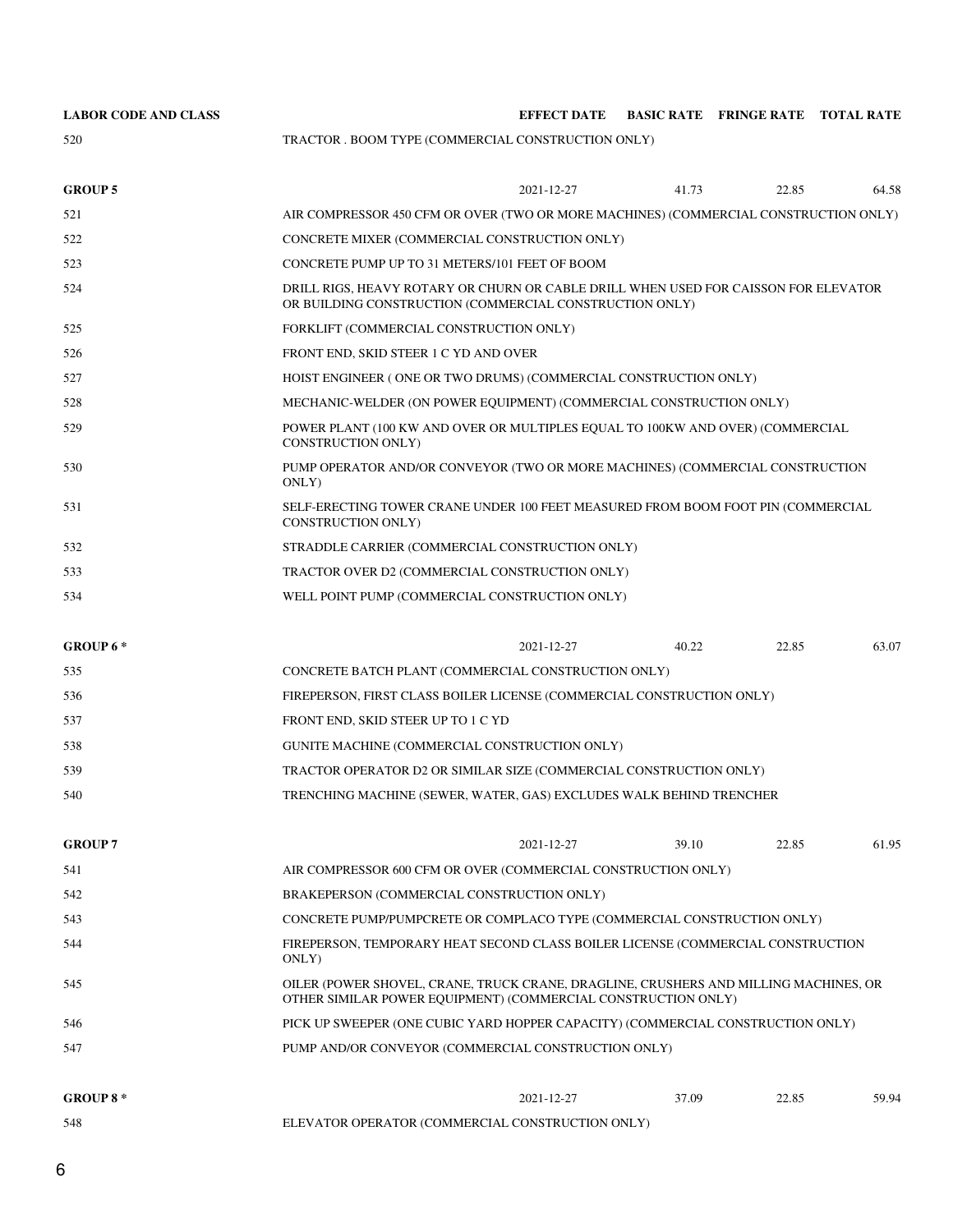| <b>LABOR CODE AND CLASS</b> |                                                                                                              | EFFECT DATE BASIC RATE FRINGE RATE TOTAL RATE |  |  |
|-----------------------------|--------------------------------------------------------------------------------------------------------------|-----------------------------------------------|--|--|
| 549                         | GREASER (COMMERCIAL CONSTRUCTION ONLY)                                                                       |                                               |  |  |
| 550                         | MECHANICAL SPACE HEATER (TEMPORARY HEAT NO BOILER LICENSE REQUIRED) (COMMERCIAL<br><b>CONSTRUCTION ONLY)</b> |                                               |  |  |

## **TRUCK DRIVERS**

| <b>GROUP 1*</b>       |                                                                                            | 2021-12-27       | 39.19 | 21.34 | 60.53 |  |
|-----------------------|--------------------------------------------------------------------------------------------|------------------|-------|-------|-------|--|
| 601                   | MECHANIC . WELDER                                                                          |                  |       |       |       |  |
| 602                   | <b>TRACTOR TRAILER DRIVER</b>                                                              |                  |       |       |       |  |
| 603                   | TRUCK DRIVER (HAULING MACHINERY INCLUDING OPERATION OF HAND AND POWER OPERATED<br>WINCHES) |                  |       |       |       |  |
| GROUP $2*$            |                                                                                            | 2021-12-27       | 24.10 | 6.91  | 31.01 |  |
| 604                   | FOUR OR MORE AXLE UNIT, STRAIGHT BODY TRUCK                                                |                  |       |       |       |  |
|                       |                                                                                            |                  |       |       |       |  |
| GROUP 3*              |                                                                                            | 2021-12-27       | 22.50 | 6.50  | 29.00 |  |
| 605                   | BITUMINOUS DISTRIBUTOR DRIVER                                                              |                  |       |       |       |  |
| 606                   | BITUMINOUS DISTRIBUTOR (ONE PERSON OPERATION)                                              |                  |       |       |       |  |
| 607                   | THREE AXLE UNITS                                                                           |                  |       |       |       |  |
|                       |                                                                                            |                  |       |       |       |  |
| <b>GROUP 4</b>        |                                                                                            | 2021-12-27       | 28.00 | 9.56  | 37.56 |  |
| 608                   | BITUMINOUS DISTRIBUTOR SPRAY OPERATOR (REAR AND OILER)                                     |                  |       |       |       |  |
| 609                   | <b>DUMP PERSON</b>                                                                         |                  |       |       |       |  |
| 610                   | <b>GREASER</b>                                                                             |                  |       |       |       |  |
| 611                   | PILOT CAR DRIVER                                                                           |                  |       |       |       |  |
| 612                   | RUBBER-TIRED, SELF-PROPELLED PACKER UNDER 8 TONS                                           |                  |       |       |       |  |
| 613                   | TWO AXLE UNIT                                                                              |                  |       |       |       |  |
| 614                   | <b>SLURRY OPERATOR</b>                                                                     |                  |       |       |       |  |
| 615                   | TANK TRUCK HELPER (GAS, OIL, ROAD OIL, AND WATER)                                          |                  |       |       |       |  |
| 616                   | TRACTOR OPERATOR, UNDER 50 H.P.                                                            |                  |       |       |       |  |
| <b>SPECIAL CRAFTS</b> |                                                                                            |                  |       |       |       |  |
|                       |                                                                                            |                  |       |       |       |  |
| 701                   | <b>HEATING AND FROST INSULATORS</b>                                                        | 2021-12-27       | 47.79 | 28.51 | 76.30 |  |
|                       |                                                                                            | 2022-06-13       | 50.04 | 28.51 | 78.55 |  |
| 702                   | <b>BOILERMAKERS</b>                                                                        | $2021 - 12 - 27$ | 40.94 | 29.28 | 70.22 |  |
|                       |                                                                                            | 2022-01-01       | 42.64 | 29.28 | 71.92 |  |
| 703                   | <b>BRICKLAYERS</b>                                                                         | 2021-12-27       | 42.13 | 23.41 | 65.54 |  |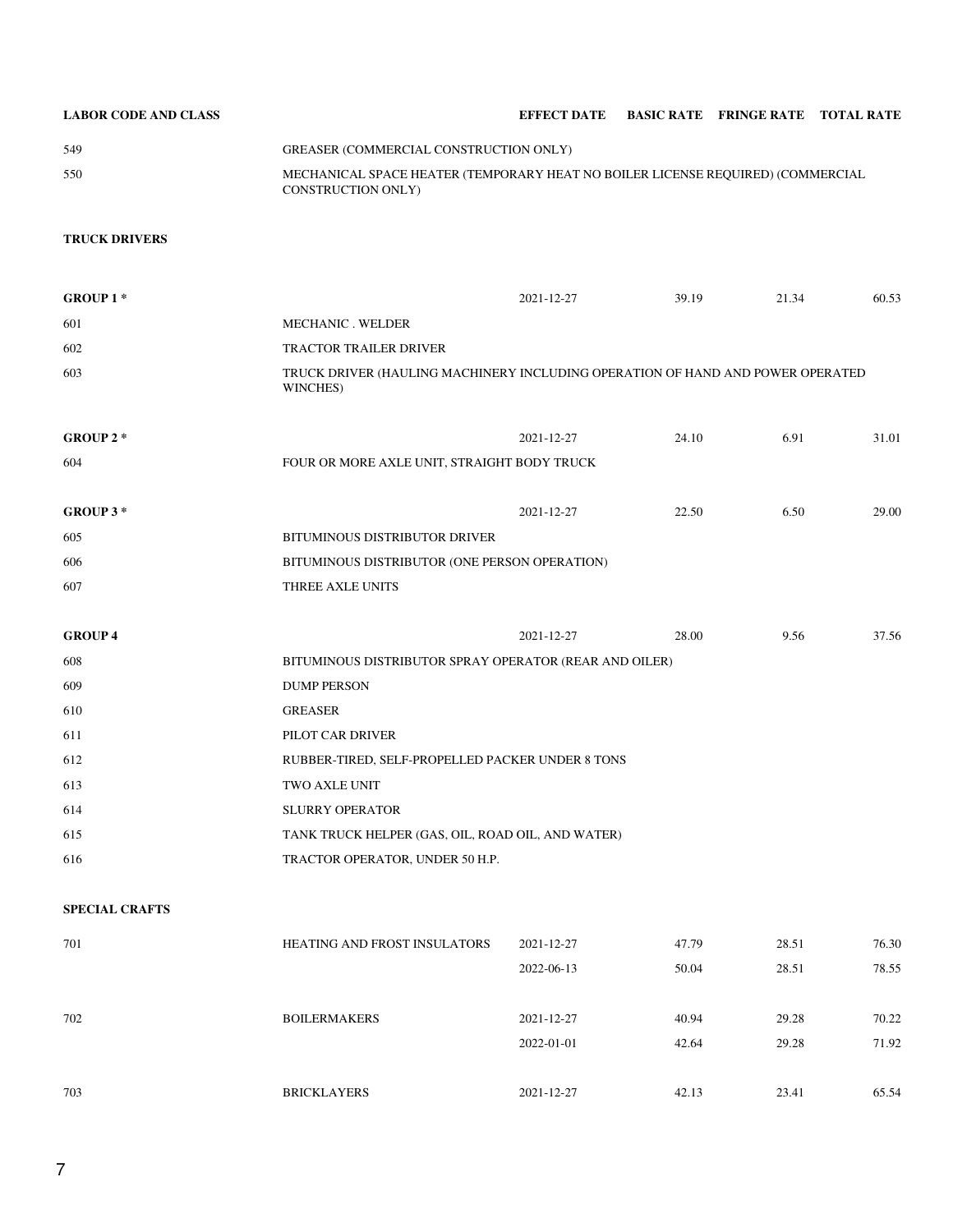| <b>LABOR CODE AND CLASS</b> |                                                                                                       | <b>EFFECT DATE</b> |       | <b>BASIC RATE FRINGE RATE TOTAL RATE</b> |       |
|-----------------------------|-------------------------------------------------------------------------------------------------------|--------------------|-------|------------------------------------------|-------|
| 704                         | <b>CARPENTERS</b>                                                                                     | 2021-12-27         | 39.71 | 26.12                                    | 65.83 |
| 705                         | CARPET LAYERS (LINOLEUM)                                                                              | 2021-12-27         | 40.27 | 22.91                                    | 63.18 |
| 706                         | <b>CEMENT MASONS</b>                                                                                  | 2021-12-27         | 41.51 | 22.72                                    | 64.23 |
| 707                         | <b>ELECTRICIANS</b>                                                                                   | 2021-12-27         | 47.48 | 32.22                                    | 79.70 |
|                             |                                                                                                       | 2022-05-01         | 50.03 | 32.22                                    | 82.25 |
| 708                         | ELEVATOR CONSTRUCTORS                                                                                 | 2021-12-27         | 53.28 | 41.79                                    | 95.07 |
|                             |                                                                                                       | 2022-01-01         | 55.10 | 43.00                                    | 98.10 |
| 709                         | <b>GLAZIERS</b>                                                                                       | 2021-12-27         | 43.66 | 22.47                                    | 66.13 |
| 710                         | <b>LATHERS</b>                                                                                        | 2021-12-27         | 41.10 | 23.70                                    | 64.80 |
| 712                         | <b>IRONWORKERS</b>                                                                                    | 2021-12-27         | 39.35 | 31.80                                    | 71.15 |
| 714                         | MILLWRIGHT                                                                                            | 2021-12-27         | 34.13 | 30.28                                    | 64.41 |
| 715                         | PAINTERS (INCLUDING HAND<br>BRUSHED, HAND SPRAYED, AND<br>THE TAPING OF PAVEMENT<br><b>MARKINGS</b> ) | 2021-12-27         | 39.23 | 24.86                                    | 64.09 |
| 716*                        | PILEDRIVER (INCLUDING<br>VIBRATORY DRIVER OR<br>EXTRACTOR FOR PILING AND<br>SHEETING OPERATIONS)      | 2021-12-27         | 40.00 | 26.04                                    | 66.04 |
|                             |                                                                                                       | 2022-05-02         | 42.15 | 26.04                                    | 68.19 |
| 717                         | PIPEFITTERS . STEAMFITTERS                                                                            | 2021-12-27         | 49.19 | 31.25                                    | 80.44 |
| 718                         | <b>PLASTERERS</b>                                                                                     | 2021-12-27         | 41.83 | 22.79                                    | 64.62 |
| 719                         | <b>PLUMBERS</b>                                                                                       | 2021-12-27         | 50.47 | 28.23                                    | 78.70 |
|                             |                                                                                                       | 2022-05-01         | 52.97 | 28.23                                    | 81.20 |
| 720                         | <b>ROOFER</b>                                                                                         | 2021-12-27         | 40.20 | 19.99                                    | 60.19 |
|                             |                                                                                                       | 2022-05-01         | 42.20 | 19.99                                    | 62.19 |
| 721                         | SHEET METAL WORKERS                                                                                   | 2021-12-27         | 47.36 | 31.42                                    | 78.78 |